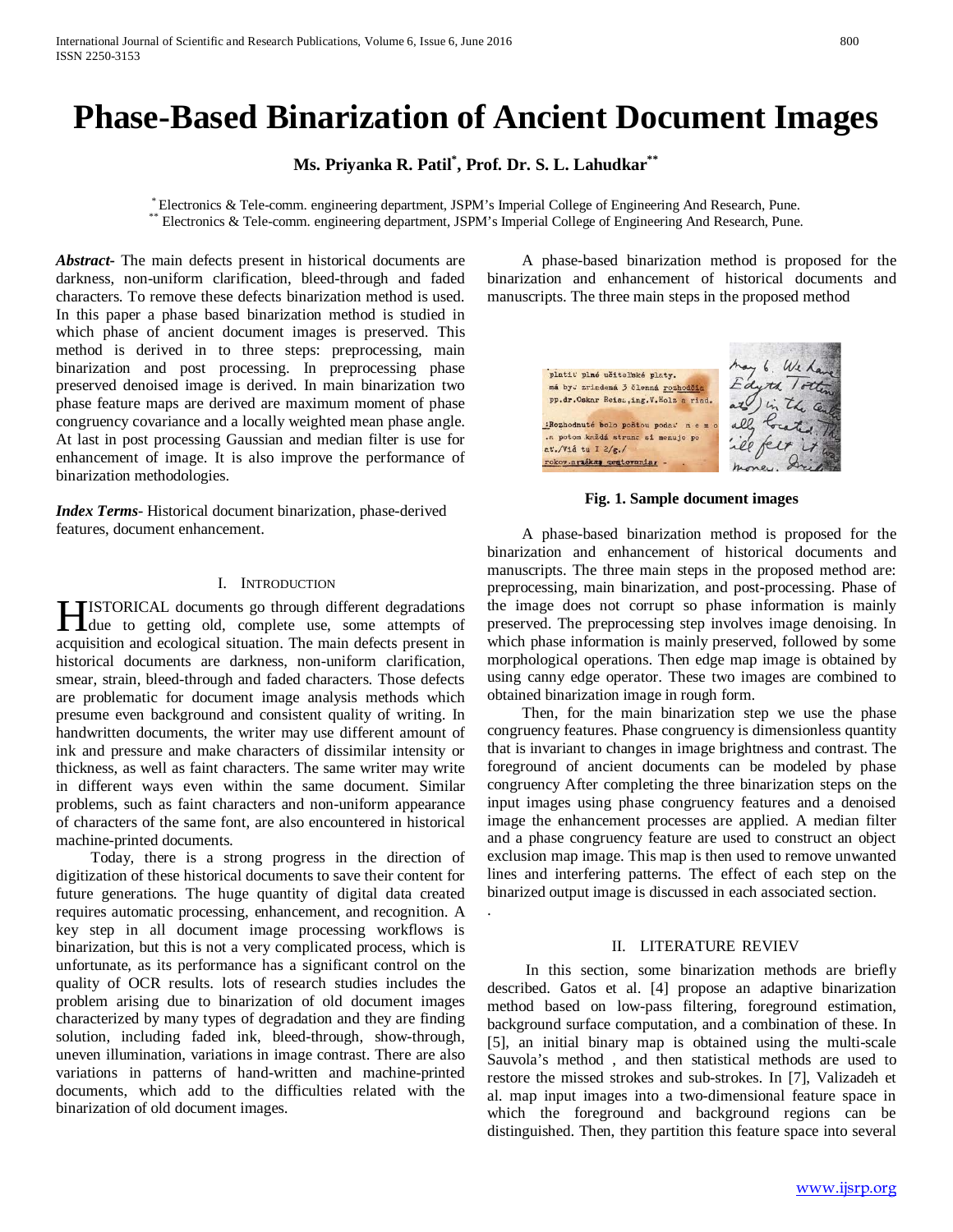small regions, which are classified into text and background based on the results of applying Niblack's method.

 Lu et al. propose a binarization method based mainly on background estimation and stroke width estimation. First, the background of the document is estimated by means of a onedimensional iterative Gaussian smoothing procedure. Then, for accurate binarization of strokes and sub-strokes, an L1-norm gradient image is used. This method placed 1st of 43 algorithms submitted to the DIBCO'09 competition. In [1], a local contrast image is combined with a Canny edge map to produce a more robust feature map.

 Farrahi Moghaddam et al. [1] propose a multi-scale binarization method in which the input document is binarized several times using different scales. Then, these output images are combined to form the final output image. This method uses different parameters for Sauvola's method to produce output images of the same size, but at different scales. In contrast, Lazzara and Gerard propose a multi-scale Sauvola's method which binarizes different scales of the input image with the same binarization parameters. Then, binary images with different scales are combined in some way to produce the final results.

 Combination methods have also attracted a great deal of interest, and provided promising results. The goal of combining existing methods is to improve the output based on assumption that different methods complement one another. In [10], several of these methods are combined based on a vote on the outputs of each. In [6], a combination of global and local adaptive binarization methods applied on an inpianted image is used to binarize handwritten document images. The results show that this method performs extremely well; however, it is limited to binarizing handwritten document images only.

 Learning-based methods have also been proposed in recent years. These methods are an attempt to improve the outputs of other binarization methods based on a feature map [8]–[9], or by determining the optimal parameters of binarization methods for each image In [8] and [9], a self-training document binarization method is proposed. The input pixels, depending on the binarization method(s) used are divided into three categories: foreground, background, and uncertain, based on a priori knowledge about the behavior of every method used. Then, foreground and background pixels are clustered into different classes using the k-means algorithm or the random Markov field [8], [9]. Finally, uncertain pixels are classified with the label of their nearest neighboring cluster. The features used for the final decision are pixel intensity and local image contrast.

 Another combined method based on a modified contrast feature is proposed. Lelore and Bouchara also classify pixels into three categories using a coarse thresholding method, where uncertain pixels are classified based on super resolution of likelihood of foreground. Howe proposes a method to optimize the global energy function based on a Laplacian image. In this method, a set of training images is used for optimization. Howe improved this method by tuning two key parameters for each image. In [10], a learning framework is proposed to automatically determine the optimal parameters of any binarization method for each document image. After extracting the features and determining the optimal parameters, the relation between the features and the optimal parameters is learned. As we show in the Experimental Results and Discussion section, a

problem associated with all these algorithms is that they are not reliable for all types of degradation and with different datasets.

## III. METHODOLOGY

 The final binarized output image is obtained by processing the input image in three steps: preprocessing, main binarization, and postprocessing.

#### 1. Preprocessing

 In the preprocessing step, denoised image instead of the original image is used to obtain a binarized image in rough form. A number of parameters impact the quality of the denoised output image (*ID*), the key ones being the noise standard deviation threshold to be rejected (*k*), and the number of filter scales (*Nρ*) and the number of orientations (*Nr*) to be used. The *Nρ* parameter controls the extent to which low frequencies are covered. The higher  $N\rho$  is, the lower the frequencies, which means that the recall value remains optimal or near optimal. Based on our experiments,  $N\rho = 5$  is the appropriate choice in this case. Therefore, to preserve all the foreground pixels, we set the parameters in the experiments as follows:  $k = 1$ ,  $N\rho = 5$  and  $Nr = 3$ .



**Fig.2. Flowchart of the proposed binarization method.**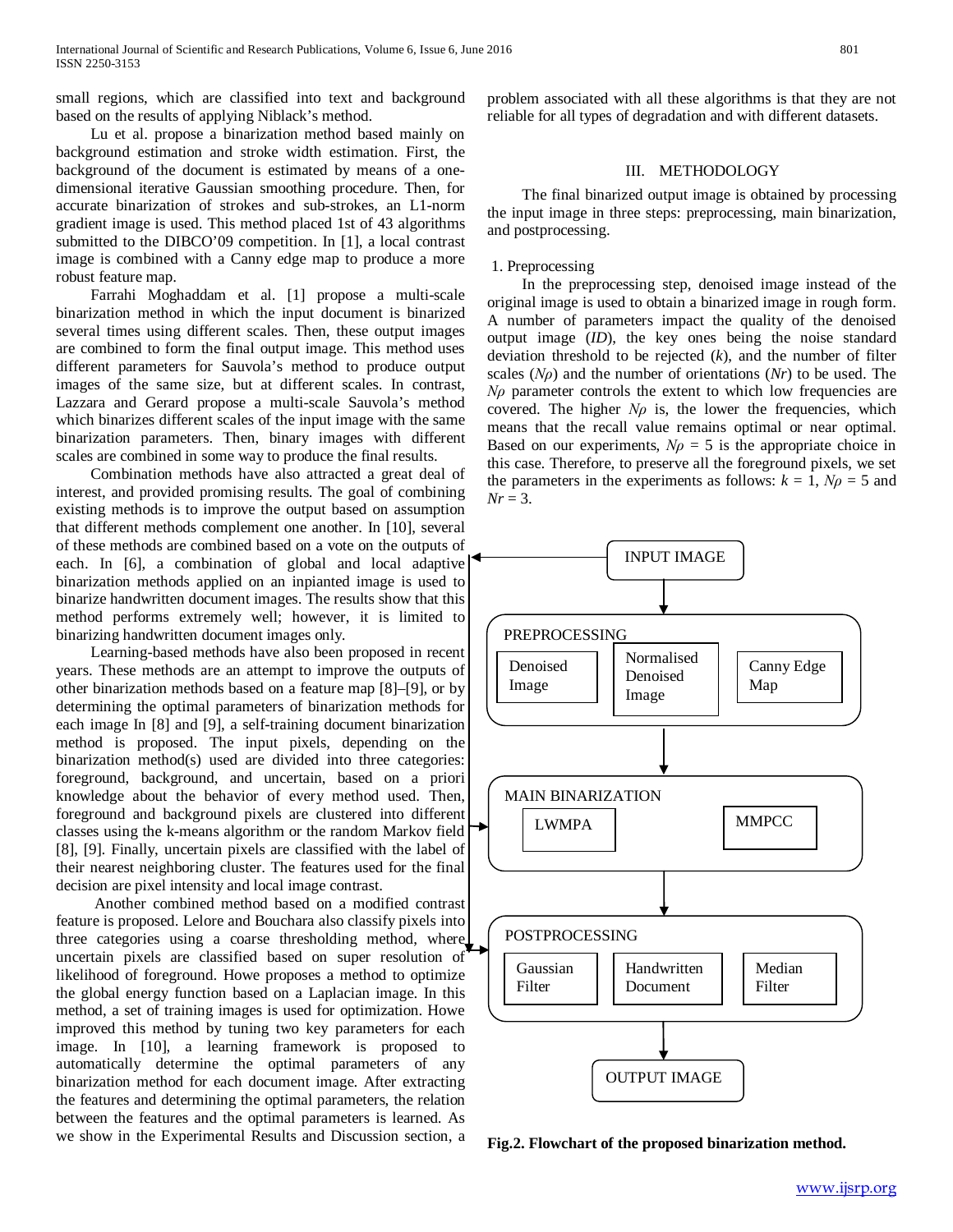We used Otsu's method on the normalized denoised image, where normalized denoised image is obtained by applying a linear image transform on the denoised image. This approach can also remove noisy and degraded parts of images, because the denoising method attempts to shrink the amplitude information of the noise component. The problem with this approach is that it misses weak strokes and sub-strokes, which means that we cannot rely on its output. To solve this problem, we combine this binarized image with an edge map obtained using the Canny operator. Canny operator is applied on the original document image and for combination those edges without any reference in the aforementioned binarized image are removed. We then compute a convex hull image of the combined image.



**Fig.3. Example of** *IM***,** *IL***, and** *ID* **maps.**

#### 2. Main Binarization:

 The next step is the main binarization, which is based on phase congruency features: i) the maximum moment of phase congruency covariance (*IM*); and ii) the locally weighted mean phase angle (*IL* ).

#### a) IM*:*

 In this paper, *IM* is used to separate the background from potential foreground parts. This step performs very well, even in badly degraded documents, where it can reject a majority of badly degraded background pixels by means of a noise modeling method. Two-dimensional phase congruency is calculated by

$$
PC_{2D,r}(x) = \frac{\sum_{p} W_r(x) [A_{pr}(x) \Delta \Phi_{pr}(x) - T_r]}{\sum_{p} A_{pr}(x)}
$$
  
Two-dimensional phase congruency is calculated by:

 $I_M = {max_{r}PC_{2D,r}(x)}$ 

 To achieve this, we set the number of two-dimensional log-Gabor filter scales  $\rho$  to 2, and use 10 orientations of twodimensional log-Gabor filters *r* .In addition, the number of standard deviations *k* used to reject noises is estimated as follows:

$$
k = 2 + \left[ a \times \left( \frac{\sum_{n,m} I_{Otxu, bw}(n, m)}{\sum_{n,m} I_{pre}(n, m)} \right) \right]
$$
  
(20)

where  $\alpha$  is a constant (we are using  $\alpha = 0.5$ ); *I*Otsu,*bw* is the binarization result of Otsu's method on the input image; and *I*Pre is the output of the preprocessing step. Here, the minimum possible value for k is 2.

5.2.2 IL:

 The two-dimensional locally weighted mean phase angle (*IL*) is obtained using the summation of all filter responses over all possible orientations and scales:

$$
I_L(x) = \arctan\left[\sum_{p,r} e_{pr}(x), \sum_{p,r} o_{pr}(x)\right]
$$

 We consider the following assumption in classifying foreground and background pixels using *IL* :

$$
p(x) = \begin{cases} 1, & I_L(x) \le 0 \\ 0, & I_L(x) > 0 \text{ and } I_{0\text{trivial}}(x) = 0 \end{cases}
$$
  
(21)

 where *P(x)* denotes one image pixel; and *I*Otsu*,bw* denotes the binarized image using Otsu's method. Because of the parameters used to obtain the *IM* and *IL* maps, *IL* produces some classification errors on the inner pixels of large foreground objects. Using more filter scales would solve this problem, but reduce the performance of *IL* on the strokes. Also, *IL* impacts the quality of the *IM* edge map, and of course requires more computational time. Nevertheless, the results of using Otsu's method to binarize the large foreground objects are of interest. Consequently, we used the *I*Otsu*,bw* image to overcome the problem.

#### 3.Postprocessing:

 In this step, we apply enhancement processes. First, a bleedthrough removal process is applied. Then, a Gaussian filter is used to further enhance the binarization output and to separate background from foreground, and an exclusion process is applied, based on a median filter and *IM* maps, to remove background noise and objects. Finally, a further enhancement process is applied to the denoised image. The individual steps are as follows.

### IV. CONCLUSION

 The information of phase for input image using the image binarization method and extraction of robust phase-based features from that image are needed to build a model for the binarization of ancient documents. Depends the morphological operations preprocess the input image. Then, main binarization is performing the phase congruency features. In post-processing, a proposed gaussian and trimmed median filter has been needed for eliminate noise, unwanted lines, and interfering patterns. A Gaussian filter was helpful for separating the both foreground, background objects, and also improving the final binary output. The manual correction is deduced based on this tool which is involved in ground truth generation.The application of phasederived features,the stable behavior of document images, to other cultural heritage fields,can be maintained for long time.So, they are very useful to our future generation to follow the ancient culture and their traditions. And also our historical documents can be saved.